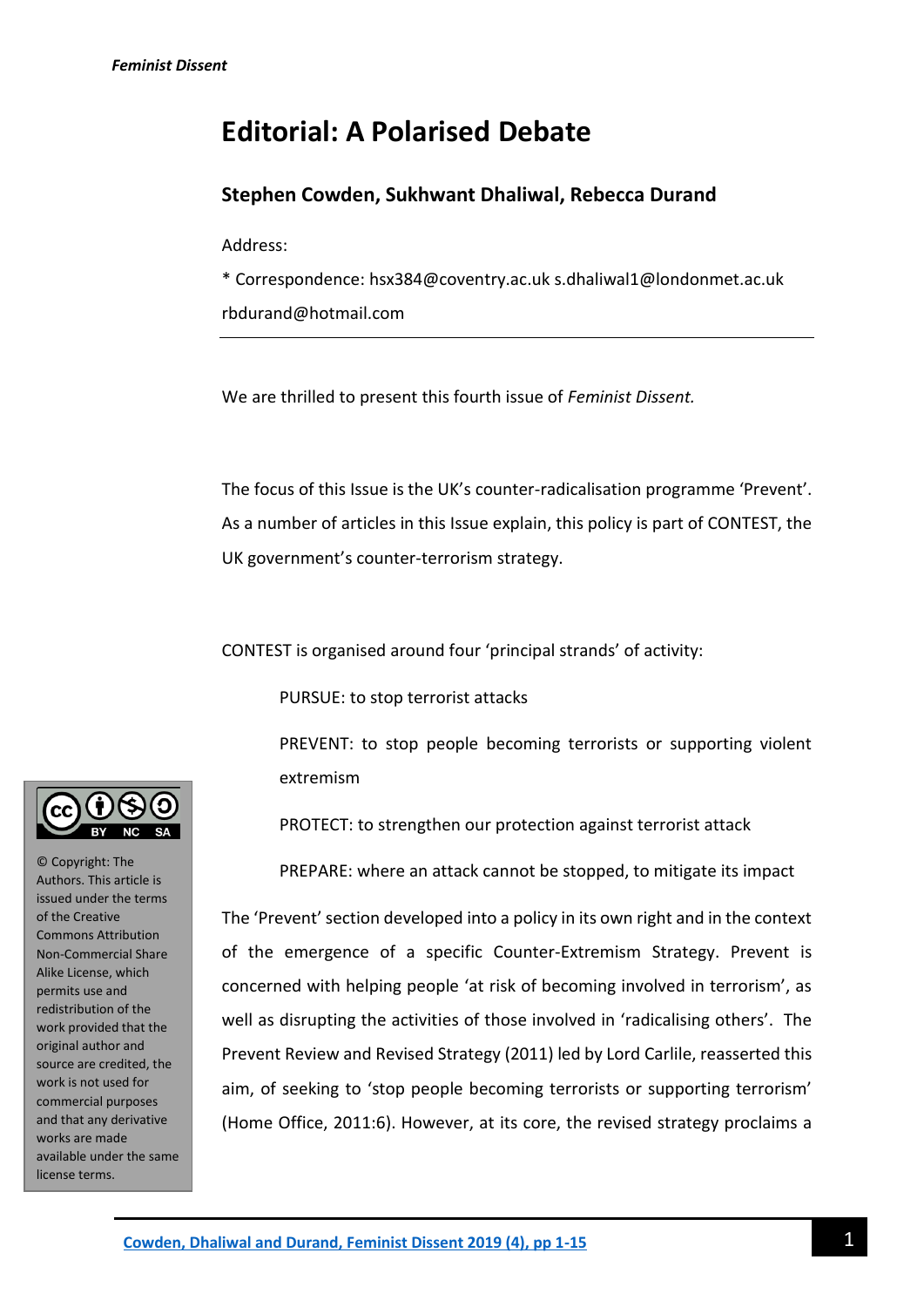#### *Feminist Dissent*

key connection between 'British values', extremism and integration. Thus, extremism was defined as:

Vocal or active opposition to fundamental British values, including democracy, the rule of law, individual liberty and mutual respect and tolerance of different faiths and beliefs. We also include within our definition of extremism calls for the death of members of our armed forces. (Home Office, 2011:7)

Many readers may be wondering why we would devote a whole Issue to this particular policy. Prevent is undeniably one of the most contentious public policies of our time and the debates on it embody the tensions between acknowledging resurgent fundamentalism, its ongoing project of establishing hegemony across religious and political fields, diverse understandings of power, differential racism and the exact role of the state in tackling fundamentalist mobilisations.

In this Issue we have sought to create a space to raise concerns that have not figured in the dominant narratives about Prevent, those constructed by its supporters and its critics. The Prevent policy is having a significant impact on a whole range of areas – Further and Higher Education, Probation and Social Work, third sector organisations, women's organisations, Local Authorities, religious institutions and movements, and community based political activism. Yet the polarised nature of the debate around Prevent means that we actually know very little about how the policy is implemented within these areas, including how responses and practices are localised and how they are impacting women and other vulnerable groups. These are significant gaps in the existing literature and they are the concerns we have sought to give voice to in this Issue.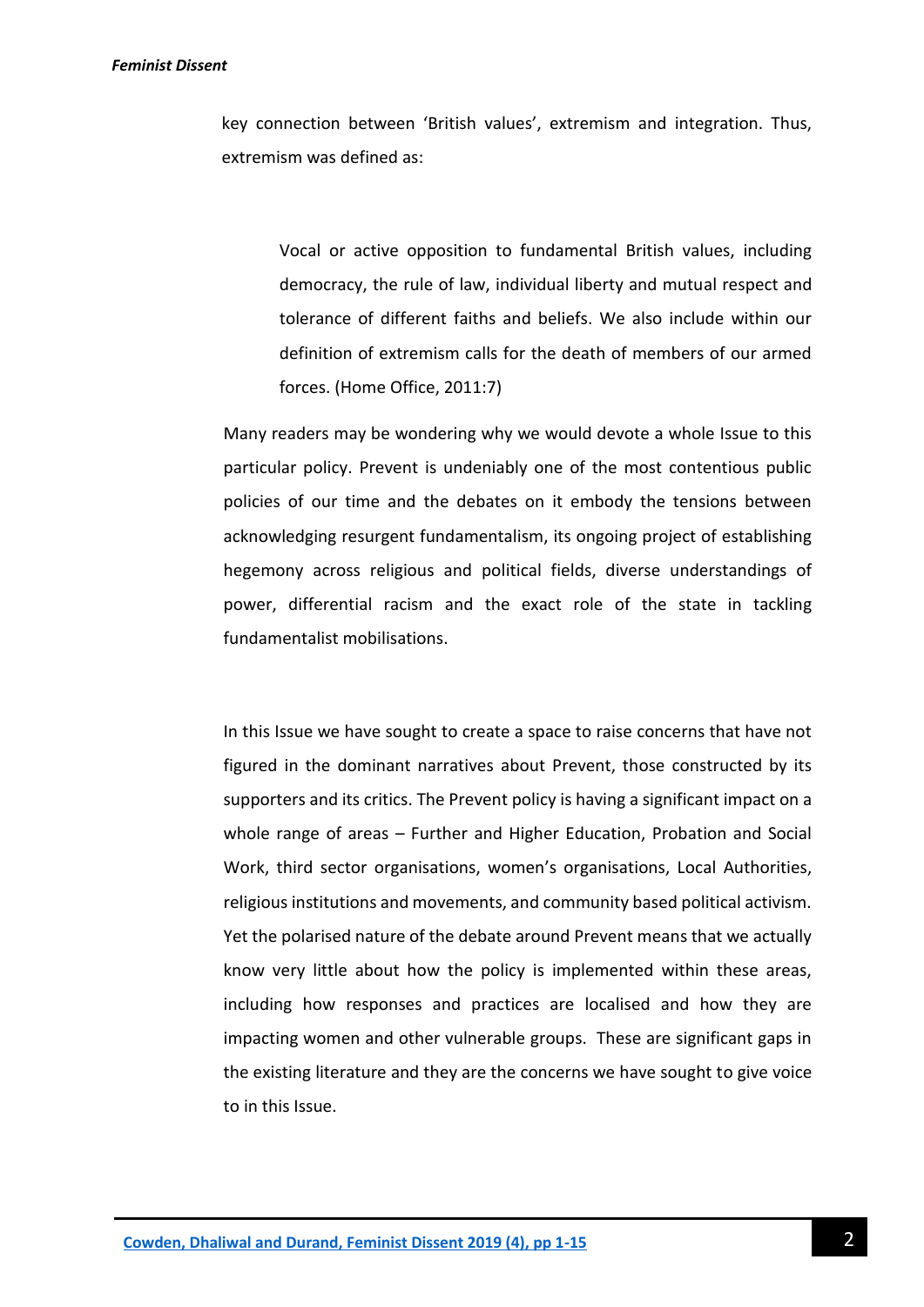Although Prevent was formulated and activated between the 9/11 attacks in New York and the 7/7 bombings in London, Prevent's critics connect the policy with the growth of a securitised state, with the brutalising and sinister practices of the War on Terror and a growing fear of and hatred towards Muslims. On the other hand, many government partners who applaud Prevent and the government's anti-terrorism work more widely have not been as alert to the threat of a securitised state, its use of repressive immigration controls in tackling Muslim fundamentalism and the differential application of immigration concerns as these are never part of debates about tackling white supremacists or Christian fundamentalism. Many supporters of Prevent who champion its call for greater social integration are silent on the real material causes of social disintegration across a social terrain scarred by inequality in which the social safety net shrinks on a daily basis. They seem unaware of the many ways that fundamentalists are fully integrated into partnerships with the state.

Yet radicalisation is a real and serious issue. Even as victory over ISIS has been declared, Islamist attacks around the world continue, reflected in the chilling suicide bombs in Sri Lanka at packed churches on Easter Sunday which killed over 200 people and injured more than 500. Moreover, the teenage 'jihadi brides' who departed from Tower Hamlets in 2015 are only three of the estimated 850 young people who have travelled to Syria. Some have returned, others died, and others are stranded because the current government has revoked their citizenship. One of the Tower Hamlets girls, Shamima Begum, radicalised in Britain and online, has been found but the media spectacle around her has been inhumane and incredibly disturbing. The Home Secretary's decision to revoke Begum's British citizenship and leave her as a stateless young woman in a refugee camp in Syria is a shocking and sinister reminder of the 'conditional citizenship' that British minorities are subjected to as well as the incredible difficulty of pushing for a state response to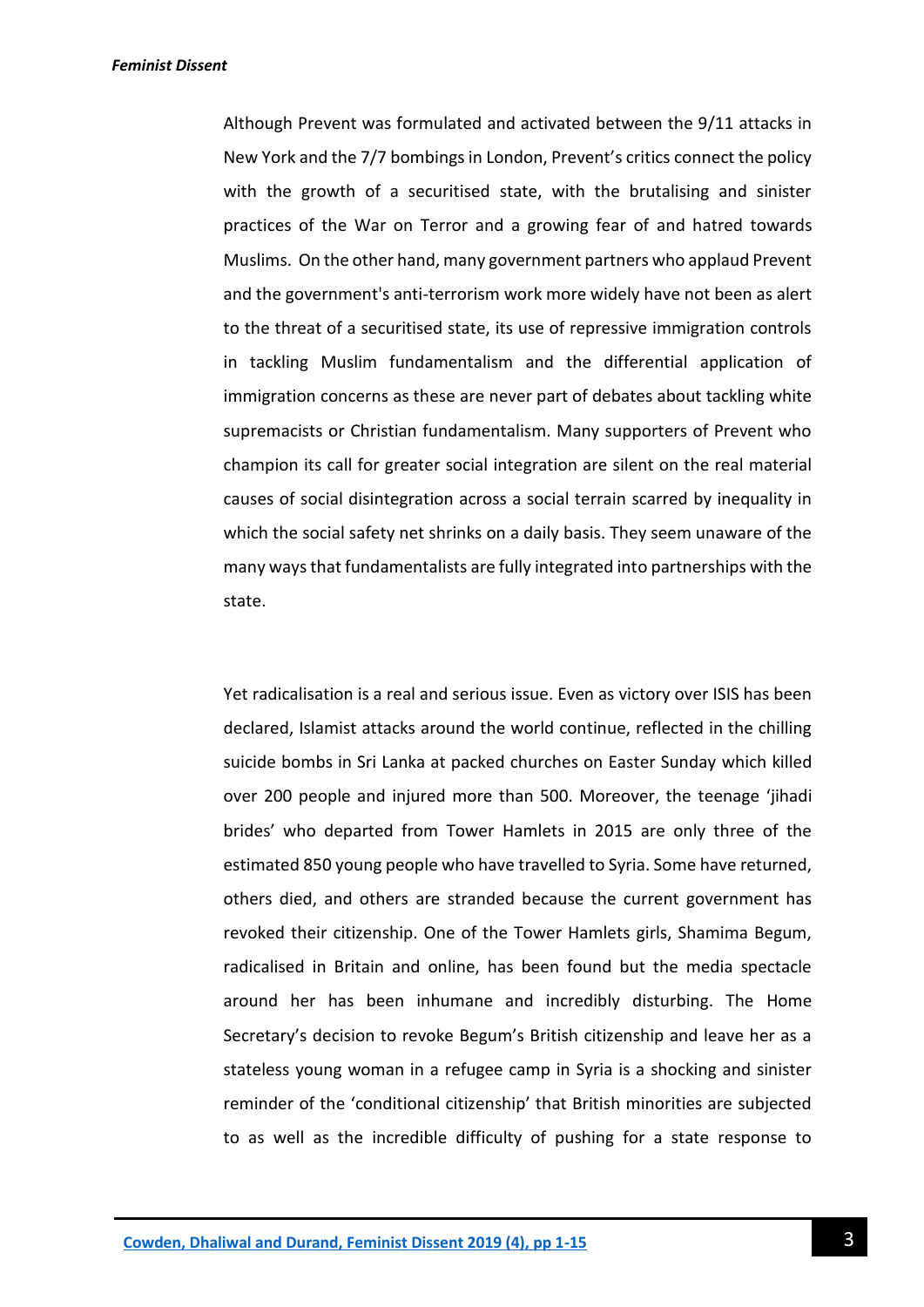fundamentalism in a context where government reverts to punitive measures and immigration controls as its main response to social issues.

Though it's unclear at this stage, what, if any, crimes Begum has been involved in, we do believe that anyone that has committed violations and abuses of human rights has to be held responsible, legally and ethically, for their actions. We are equally alert to the appeal by Yezidi women that 'jihadi brides' were involved in preparing them for rape and sexual assault and the information that is emerging about their role in policing other women. Having said that, the pitiful situation of Shamima Begum – who at 19 years of age has seen the deaths of all of her three children - is a salutary reminder of the gender dimensions of Muslim fundamentalist mobilisations and a racialised British state. We believe the British state has a responsibility to uphold human rights no matter how abhorrent the ideologies to which its citizens subscribe. More than this, the British state has responsibility for British fundamentalists abroad and, as Kurdish fighters against ISIS forces have made clear, they are not welcome in camps where the victim-survivors of those same fundamentalist forces reside.

Moreover, we would argue the growth in despair and isolation which has developed as a consequence of a retracting welfare state is itself propitious for the growth of both religious fundamentalists *and* neo-Nazi white nationalist groups. Recent events and referral statistics would suggest that white supremacist mobilisations (commonly known as the Far Right) have gained increasing attention by Prevent teams and Channel Panels (BBC 13/12/2018). In fact, the reliance of the Prevent agenda on this notion of 'British values' needs to be further questioned in a context where the Far Right is gaining political mileage through anti-Muslim and anti-minority integration discourses and an aggressive patriotism. Moreover, the Far Right pose a significant challenge to the terms of the Prevent agenda because their politics is ultra-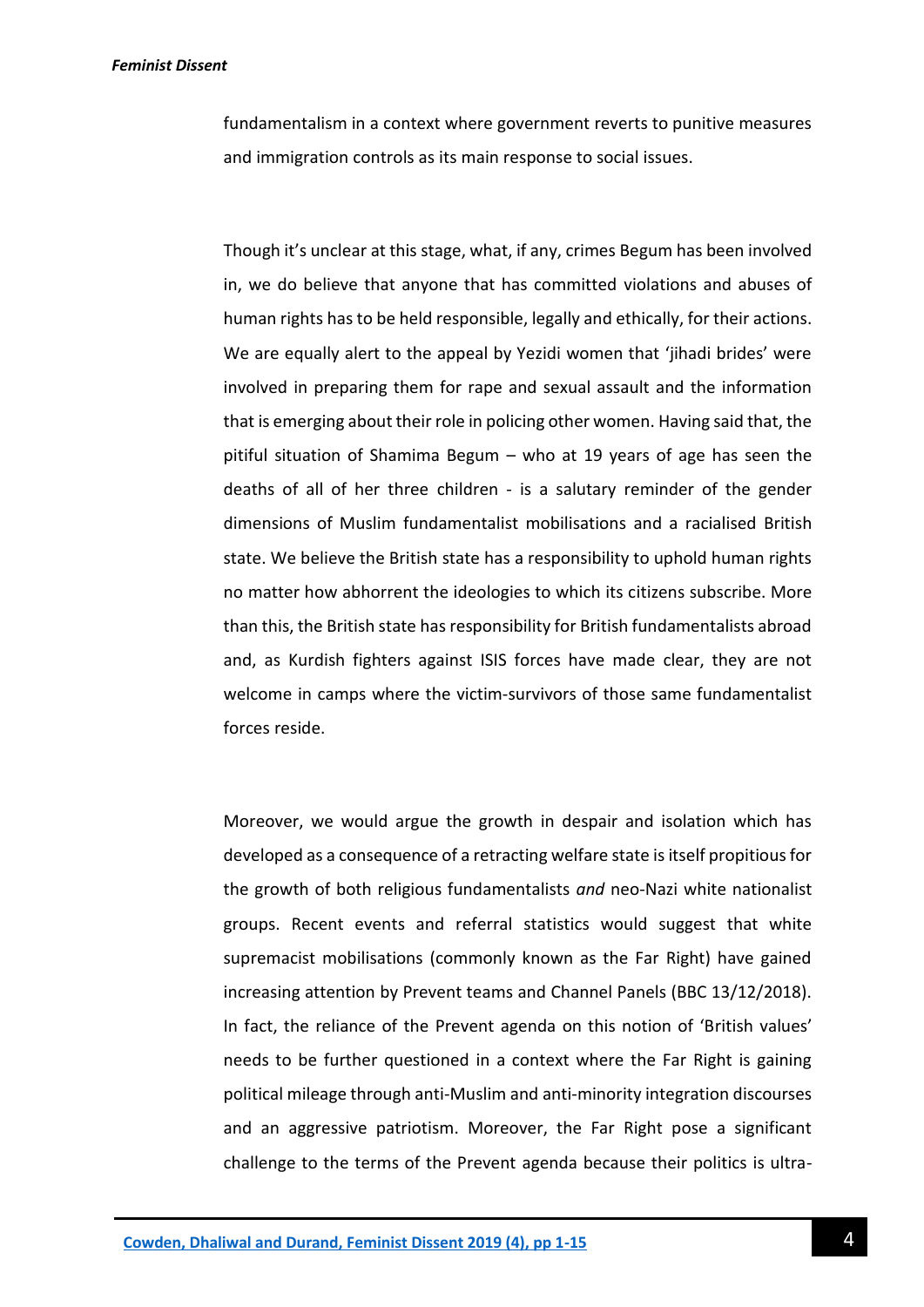patriotic and the violence they inflict on Muslims and minorities is connected with their claim that these particular groups constitute a threat to 'British values'.

Having pushed our Call for Papers in many circles for about two years and urged specific writers to contribute a piece on the Far Right, it is with deep regret that we were not able to find even a single author to write such a piece for this Special Issue. Yet there has been a step change in statutory responses that has yet to be captured as Prevent is increasingly concerned with neo-Nazi groups. After a long period on the margins of politics, these groups have returned to the streets across Europe, the United States, Australia and New Zealand. The mass murder of 49 Muslim worshippers at mosques in Christchurch New Zealand in March 2019 shows more than ever the reach and violence of highly organised networks of white supremacists, the central role of social media in communicating their 'white genocide' conspiracy theories<sup>i</sup> and the way that anti-immigrant and anti-Muslim media, news and government policy discourses have created a conducive context and provided legitimacy for their Far Right vitriol.

The range of problems with Prevent have led many within academia, within human rights groups and progressive, left and anti-racist circles to adopt the view that Prevent is nothing more than a repressive form of state surveillance over Britain's Muslims driven by state racism and that Muslim fundamentalism is mainly a response to this and to British foreign policy. As is clear from the above, we are in no doubt about the differential treatment of Muslims and their subjection to 'conditional citizenship'. The state is entirely capable of racist abuses of human rights. However, we reject the simplistic narrative of opposition between a repressive surveillance state on the one hand and a demonised, misrepresented and monolithic community on the other. One of the central issues that is pursued throughout this Issue is the way this binary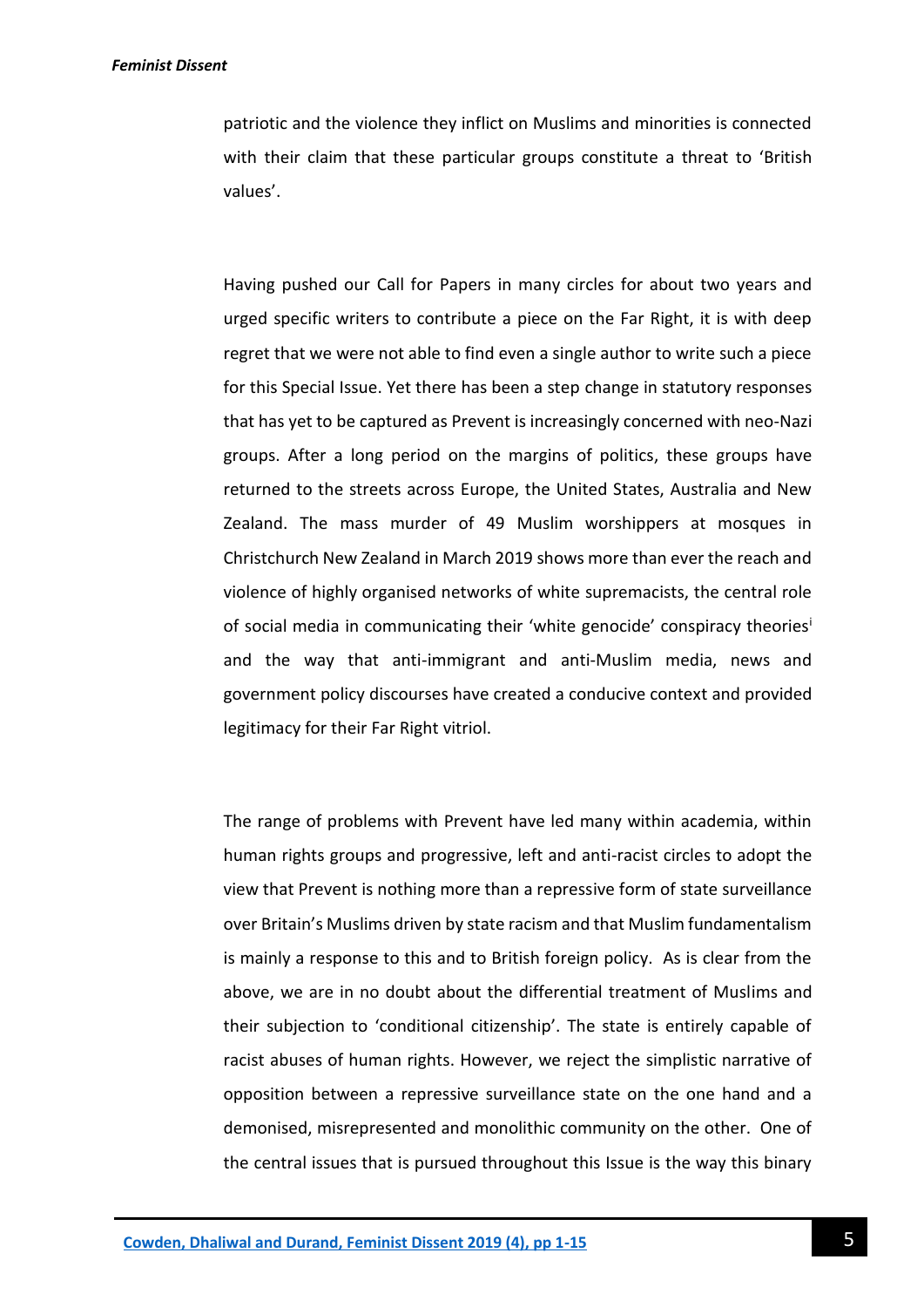construction of power closes down discussion of resurgent religious fundamentalism, particularly Muslim fundamentalism, the risks these ideologies pose and the harms they cause. Moreover, it locates power entirely in the nation-state and overlooks power relations within communities where women and girls are subjected to the hard end of fundamentalist forces and ignores the global resources and networks of power that fundamentalists wield.

We live in a time in which violent attacks on people in public spaces by fundamentalists are now a fact of life and, in this context, we thoroughly reject the idea that a concern with radicalisation is simply feeding a 'moral panic' and that the expectation of a role for the state is fanning the flames of racism and fascism. We are clear in arguing that the state has a role to play in protecting the public and this includes the protection of young people in a safeguarding context who are drawn into fundamentalism; this is discussed by a number of contributors to this issue. Moreover, in recognition that the state is not a unitary body but comprises bodies with contradictory views and practices and that government is itself spurred by contradictory tendencies, in this Issue we have tried to capture these tensions.

Many on the Left have argued that the simple solution to radicalisation is to tackle the unjust economic and military policies of Western governments. There is no question that the chaos, brutality and human rights violations which characterise Western military interventions around the world have created a fertile environment for Islamist groups to recruit and thrive. However, fundamentalism is not simply a reaction to the West; these forces are political and ideological entities with their own momentum and objectives. *Feminist Dissent* has argued from its inception that the growth of fundamentalist movements, which we see as taking place across all religions, cannot be explained simply as reactions to other forces and have insisted that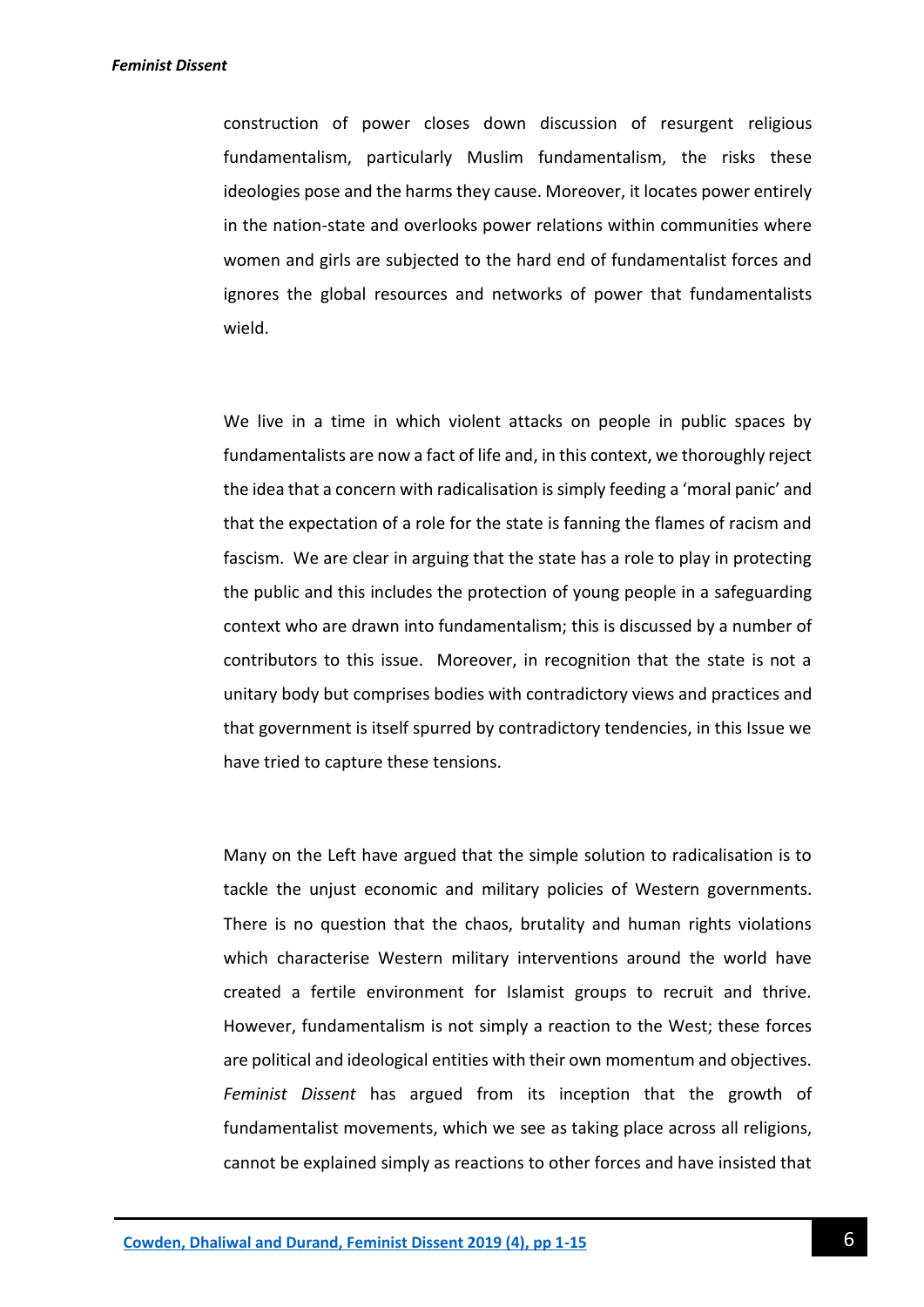the specific will to power which fundamentalism represents be analysed on its own terms. The idea that growth of Islamism is simply a consequence of the 'oppression of Muslims' is wrong on many counts. At the very least, it is entirely unable to account for the way Islamist violence is directed first and foremost at other Muslims, particularly those who challenge or resist the brutality and abuse which utterly characterises the praxis of those movements.

It is on this tense and contradictory terrain, and precisely because the debate on how we address these issues continues to be so polarised, that we see this Issue of *Feminist Dissent* as an important way to open out the debate. This Special Issue therefore moves away from either/or arguments about Prevent. A number of the contributions do this by looking concretely at the impact this is having in different settings.

We begin with **Sukhwant Dhaliwal**'s framing piece, which emphasises the need for a human rights approach to recognising and tackling fundamentalism. Drawing on Karima Bennoune's (2008) critical articulation of the connections between Terror and Torture and her insistence on both ensuring and respecting rights, Dhaliwal discusses the five terrorist attacks that took place in England in 2017 (a scale of violence not seen in the UK since the introduction of the Prevent programme in 2005). She argues for the need to make a clear distinction between a human rights approach and responses led by nationalist and neo-liberal concerns. Since gender became such a significant feature of the discussion of the 2017 attacks, the final third of Dhaliwal's article elicits the differences between ensuring and respecting women's human rights to security and bodily autonomy on the one hand and the instrumentalization of gender for securitisation agendas or as part of individualised vulnerability and risk assessments on the other.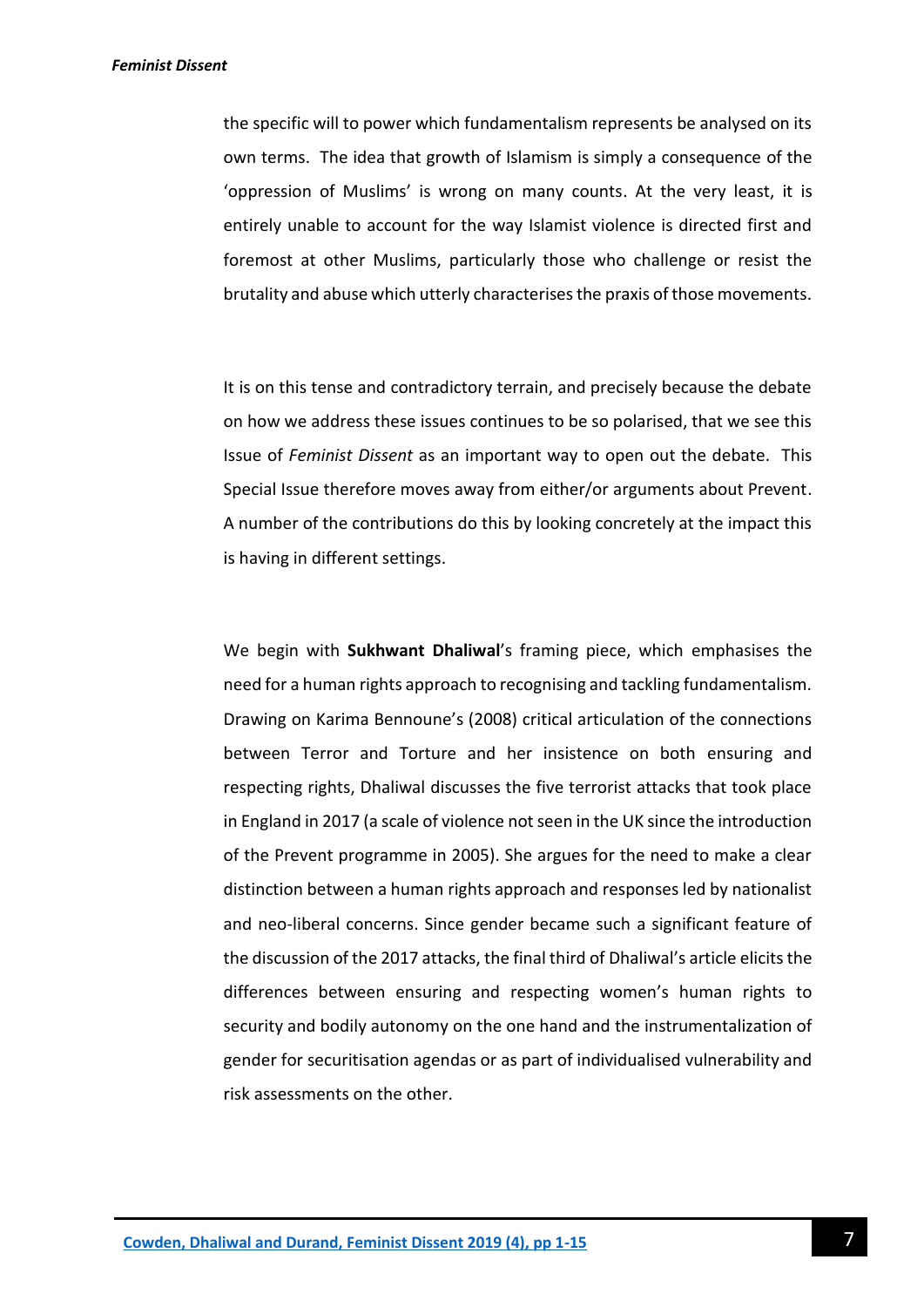Although all of the concerns raised within this Special Issue are pertinent to feminist struggles, Dhaliwal's contribution is the first of five specific feminist engagements with the Prevent agenda, each highlighting the many ways that Prevent-related antagonisms are gendered and cross cut by patriarchy.

**Pragna Patel**'s article highlights a number of points about state and civil society responses to fundamentalism by reflecting on four Southall Black Sisters cases. The first shows that the state allows other concerns to trump the safeguarding of women and girls. The second and third cases suggest that government and civil society policies have contributed to the embedding of religious identities and shines a light on the simple fact that some jihadis (women in these cases) do not want to be supported through the legal process or by a secular women's group because they object to 'man made law' (as opposed to 'God's law') and they are opposed to secularism. The ways that Prevent has also become part of the racialised and gendered relations between minorities and the British state is reflected in the final case example that suggests Prevent is being used by religious leaders in the same way that multiculturalist policy was used in the past - as a way to circumvent state or any external scrutiny into their institutions by utilising discourses of surveillance and religious sensitivity to sidestep concerns about women's and girls' safety and security. Within all of these cases, women's and girls' rights are subsumed under and trumped by other state and civil society concerns. Patel notes the difficult challenge of navigating 'a course that opposes both the state's violations of civil liberties carried out in the name of counter-terrorism (and anti-immigration to which it is increasingly linked) whilst at the same time raising the real dilemmas and concerns we have about safeguarding'.

Though recognising that globally it is women that are on the frontline of challenging fundamentalism, **Yasmin Rehman** considers the impact of the Prevent agenda on the women's voluntary sector in the UK, particularly that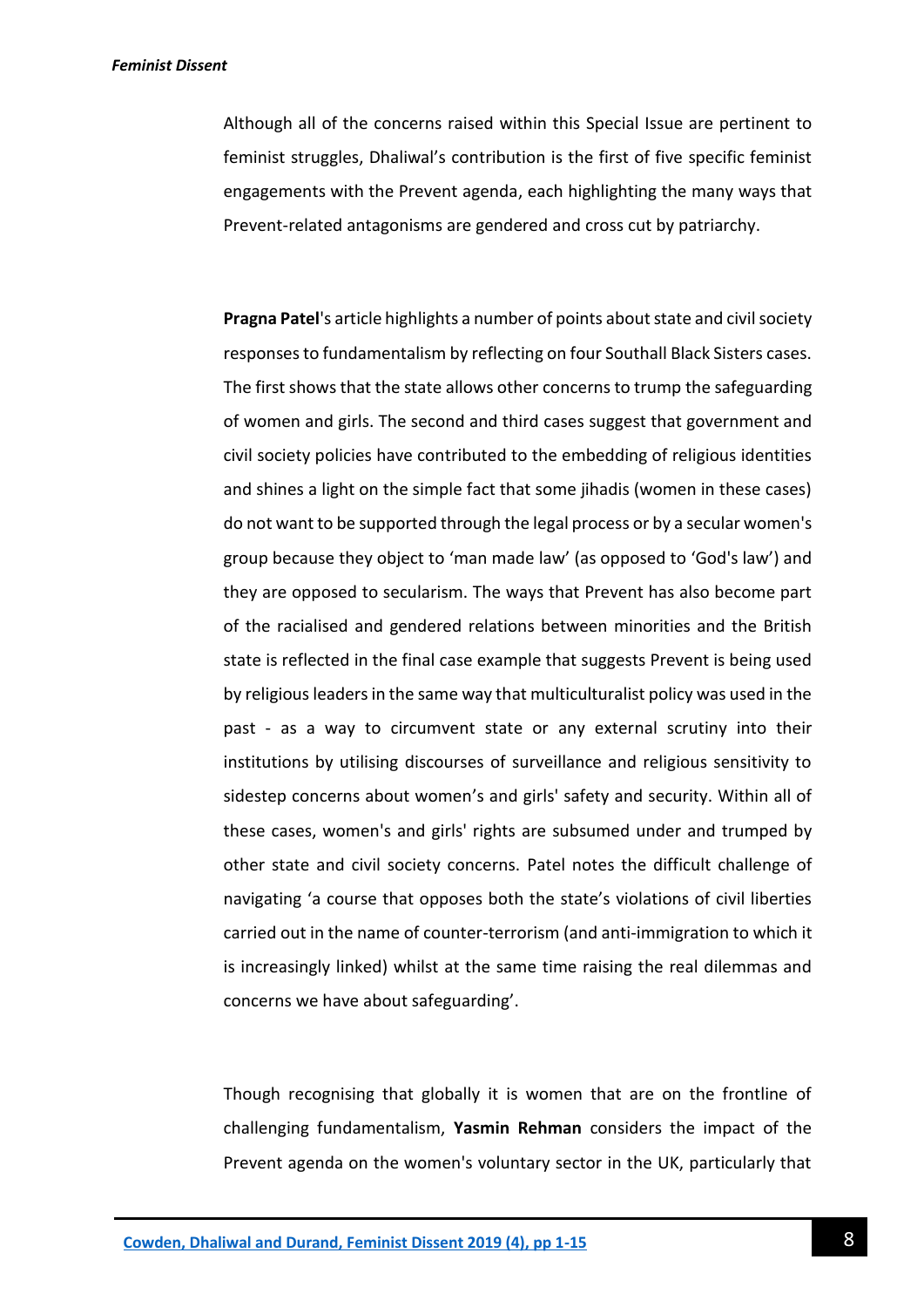the state has historically denied the work of women's organisations such as *Women Against Fundamentalism* and *Women Living Under Muslim Laws* in challenging fundamentalism and yet is using Prevent funding to re-shape the character and identity of women's organisations by encouraging them to reorganise their specialist services along religious, particularly Muslim, lines. As she points out, the focus of the government's Counter Extremism Strategy has been on Muslim women and has not engaged in the same way with white women on challenging the Far Right or with Sikh or Hindu women to challenge other forms of fundamentalism within these communities. Conversely, Rehman also highlights the criticisms that women's organisations have been subjected to - of fuelling anti-Muslim racism and accusations of securitisation - if they are seen to be engaging with Prevent work let alone taking Prevent funding, even if recourse to this funding has been a consequence of their significantly reduced funding avenues in a context of austerity. Rehman concludes that Prevent policy in practice has hastened the decimation of secular spaces and enabled the state and religious organisations to infringe on spaces that were previously outside of their control.

Rehman's research demonstrates the extent of mistrust between the state and women's groups in the UK who have faced over a decade of severe funding cuts to their generic support work but with Prevent arriving have suddenly been offered additional funding for counter-radicalisation work with women. Moreover, Rehman raises an important and urgent contradiction: that this desecularisation of provision for women actually reduces the capacity for countering fundamentalist and extremist ideologies and diminishes the ability of those groups that are actually protecting women, children and other minorities to continue doing this work.

This presents us with an important question: can working within the structure of Prevent challenge the resurgence of fundamentalism in the UK? The articles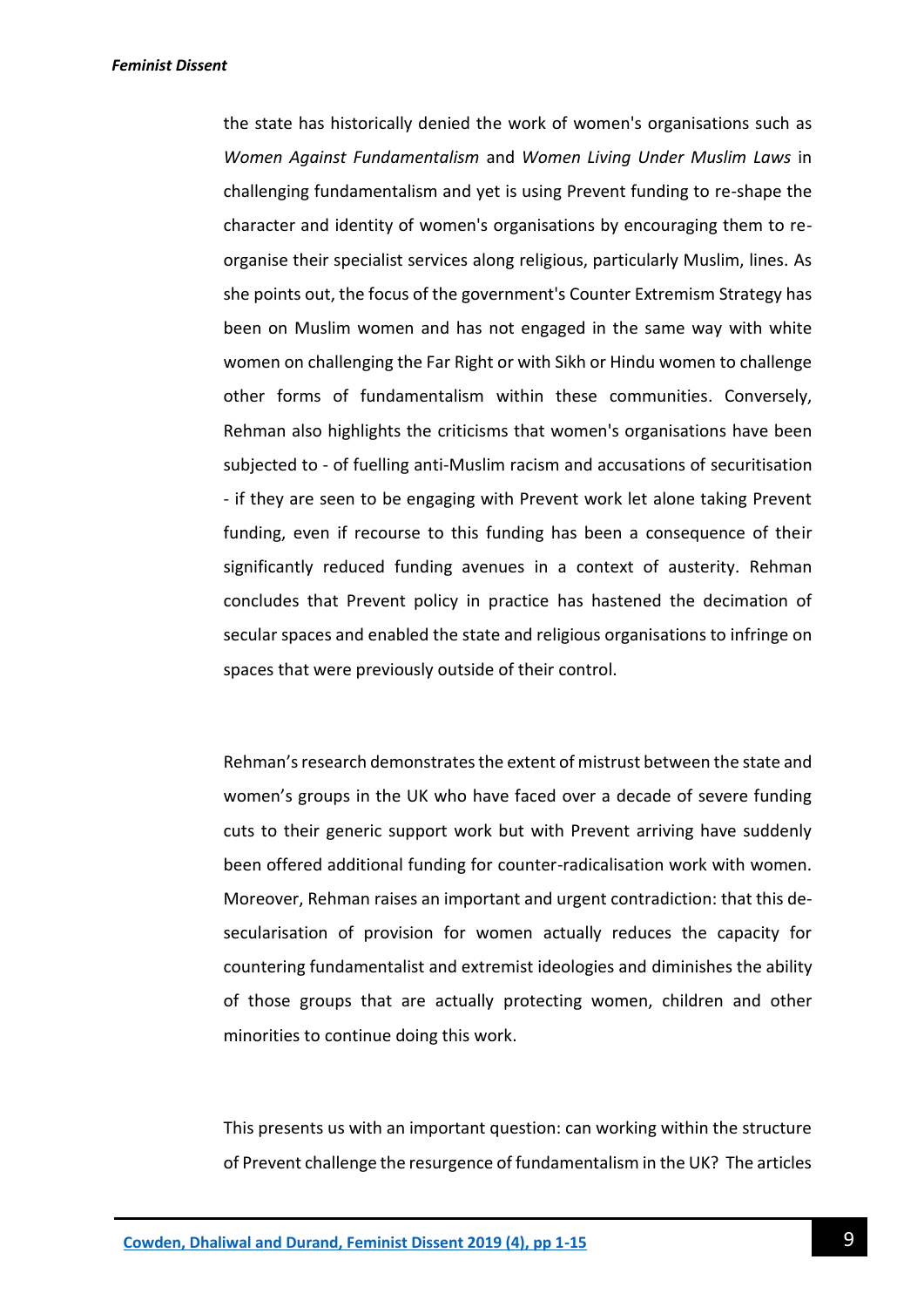by **Tehmina Kazi** and **Hifsa Haroon-Iqbal** make this case without being apologists or supporters of the present government. They show that Prevent funded initiatives can act as a place in which human rights and women's and children's rights are defended against fundamentalist violence. Prevent is often described as a policy which targets Muslims. Kazi and Haroon-Iqbal help us move away from monolithic understandings of Muslim communities to see different power relations within them.

**Tehmina Kazi** highlights the importance of critical thinking skills for feminist empowerment strategies to challenging fundamentalist recruitment. She also underlines the safeguarding duties in relation to 'jihadi brides' but when looking closer at their possible 'vulnerabilities' she questions the sense that these are poor uneducated girls. As she notes, they were high academic achievers and yet lacked critical personal development skills that would have encouraged them to doubt and dissent. These highly educated women had bought into an 'us vs them narrative' of supremacist ideologies, narratives that dehumanise certain people and groups. From Kazi's perspective, Prevent and Channel represent an opportunity for critical interventions with young women that are being exposed to these fundamentalist ideologies. She highlights the Making a Stand roadshow led by the women's organisation *Inspire*, which encouraged young women to recognise and say no to bigotry and hatred and provided opportunities for women to be exposed to other interpretations of Islam. In some ways Kazi's piece speaks back to Rehman's article that decries the way that the decimation of a secular Black and minority ethnic women's sector has undermined the women's voluntary sector's ability to do exactly this kind of work.

The fifth feminist engagement comes from **Hifsa Haroon-Iqbal,** the Prevent lead for education in her local area. This is an auto-biographical piece that allows us to see her journey in to Prevent work and its significance for her as a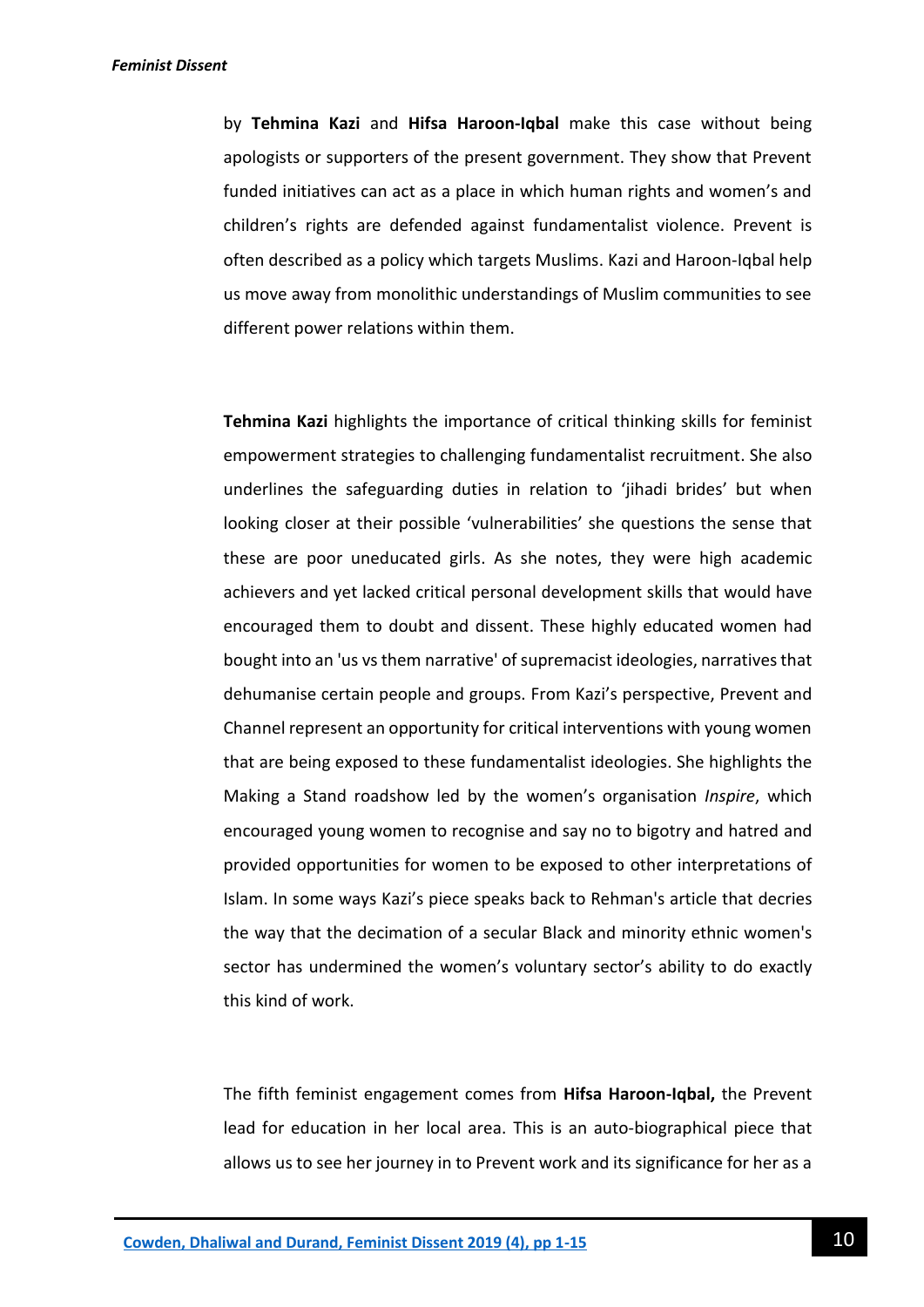vehicle to challenging fundamentalism and racism. Her personal story is intertwined with the stories of other Muslim women to demonstrate the ways that women are targeted by conservative and fundamentalist forces and by racists alike. She surmises, '(t)he biggest victims of terrorism across the world are women. And the greatest threats and abuse are targeted towards those women who are trying to prevent radicalisation and terrorism.' As with Kazi and Rehman, she notes that women are a force for change, but she also points out that the phenomenon of 'jihadi brides' shows women can be perpetrators as well as victims of fundamentalism. She points to the role that women have played in recruiting jihadi brides and in perpetuating particular authoritarian versions of Islam. She is aggrieved to see Muslim women buying into ideologies that reduce the rights they currently have within the UK and subscribe to ideologies that demote them to the status of second-class citizens.

Both Pragna Patel and Tehmina Kazi point to the harms of fundamentalism and racism to women and children and emphasise that the state does have a duty to safeguard women and children from this. These safeguarding dimensions, and particularly the 2015 Prevent Duty and the role of social workers are the specific focus for **Stephen Cowden and Jonathan Picken's** article. They provide a detailed analysis of Salafi-Jihadism and its specific harms to children and young people. Cowden and Picken problematise the characterisation of Social Work's involvement in Prevent and Channel as a form of 'surveillance' of Muslim families and communities, pointing particularly to evidence of the extent of concern about these issues within Muslim communities. Their argument is particularly illustrated by their analysis of a Serious Case Review concerning two radicalised teenagers which they argue demonstrates the need for much greater critical understanding, particularly among social workers, of the politics and ideology of violent fundamentalism.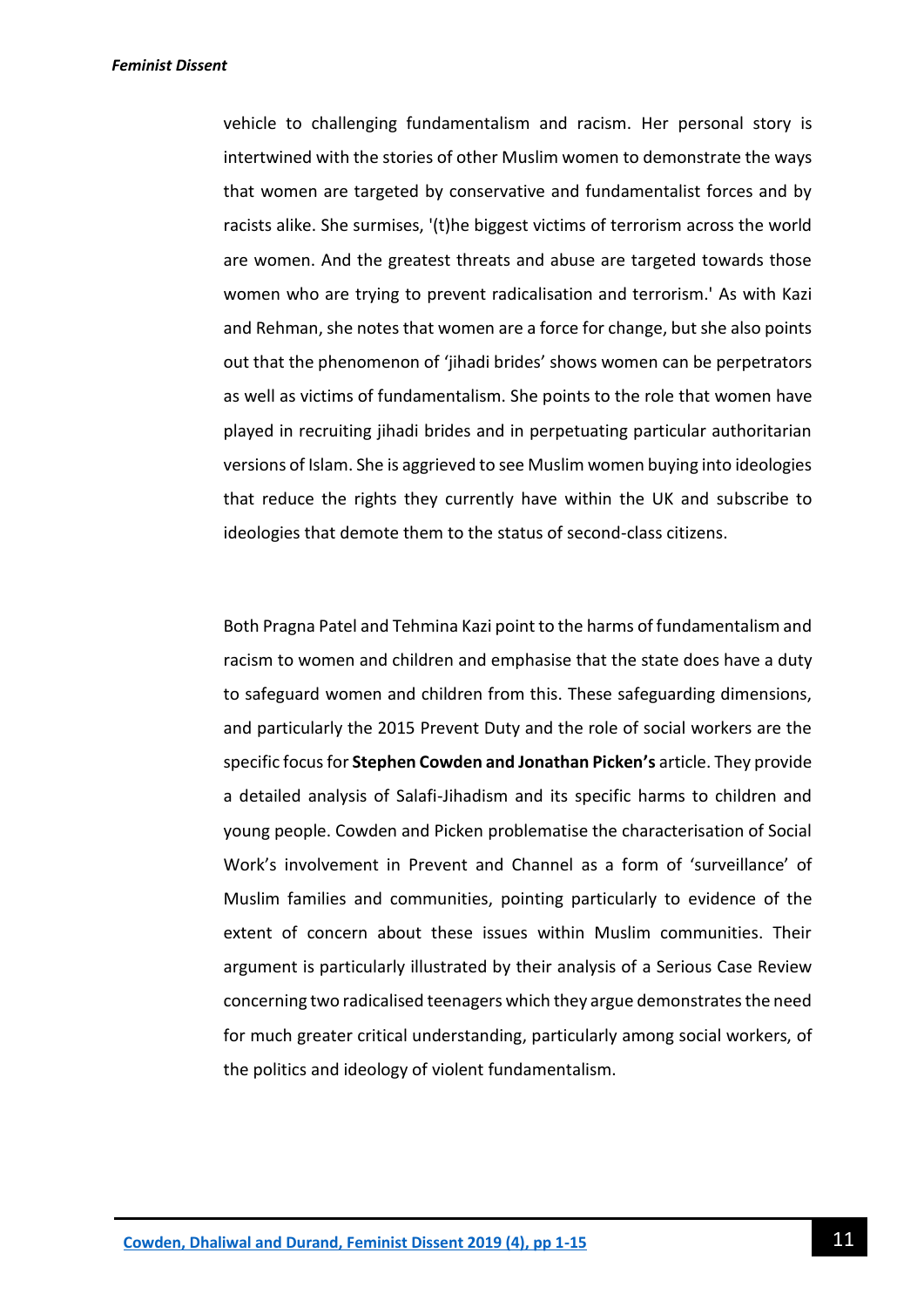As with Hifsa-Haroon and Tehmina Kazi, there is considerable anecdotal information to suggest that the implementation of Prevent and Channel is hugely varied within local areas. Within this Issue, the article by **David Parker, David Chapot and Jonathan Davis,** who write here in a personal capacity, is an example of how local interpretations and implementation of Prevent is very different to its characterisation as contributing to the 'securitisation of Muslim communities'. Like Kazi and Hifsa-Haroon, they argue that Prevent funding presents an opportunity to do social welfare and support work within local communities.

However, Kazi, Hifsa-Haroon, Parker, Chapot and Davis, stand in contrast to the experiences of James Alexander and Alia Malak whose articles raise important concerns about the use and abuse of counter-terrorism powers in the application of Prevent. **Alia Malak** evidences the way that University Administrations have used Prevent as a lever to quash and silence Palestinian activism within University spaces while at the same time turning a blind eye to platforms for the Israeli Defence Force. Malak raises fundamental questions about the use of Prevent to silence dissenting voices and squeeze spaces of political dissent. If one is to resist both violent fundamentalism and neo-Nazism, spaces of dissent are crucial resources. **James Alexander** discusses case examples and anecdotal evidence from youth workers as part of his account of the way that Prevent incites heavy handed responses to young people whose needs (material, support and belonging) are completely subordinated to policing and counter-terrorism.

A number of our contributors have worked in educational settings and this material points to the centrality of pedagogical issues around Prevent. **Joan McLaughlin's** piece about her experiences of the Prevent policy in a northern English FE College demonstrate not just the utter inadequacy of training which so many front-line staff receive around Prevent but also the failure of this to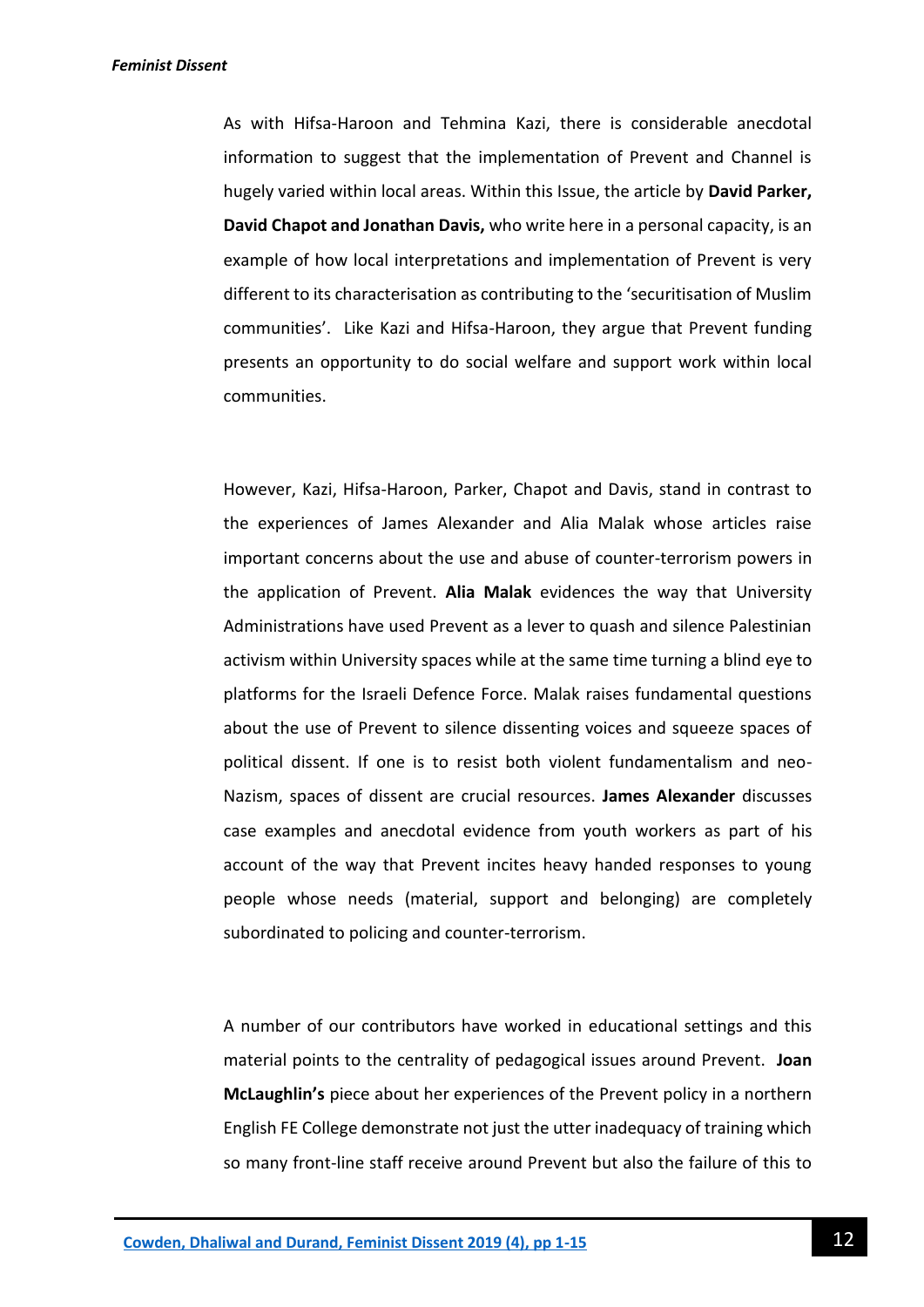address the real situation of students and young people in these settings. She describes the way her Pakistani Muslim female students feel trapped between their horror at fundamentalist violence and the way they are regularly racially abused as 'terrorists' in their local community, hardly propitious circumstances for engaging with the Prevent policy in class.

The contribution from the **London ESOL teacher** expresses a similar frustration with the pedagogy around Prevent but her criticisms are addressed more to the left wing and anti-racist activists she works with, many of whom fail to challenge and even repeat the widely circulating conspiracy theories around Prevent, in the process denying and evading the concerns being raised by ESOL students themselves about fundamentalist mobilisations and the harms to their families including their children. This demonstrates again the inadequacy of the Left's investment in a narrative of state repression versus a victimised Muslim community. Not only does this see 'the Muslim community' as an entirely monolithic entity but it also risks colluding with the view that Muslims cannot live in the West, a view shared by racists and Islamists. She argues that ESOL teachers, who do so much to impart a sense of belonging to migrant students should do more to confront these conspiratorial claims and take seriously concerns raised about fundamentalist mobilisations.

The theme of Prevent's relationship with pedagogy continues in **Kay Sidebottom's** article which considers a case study based on a 'community philosophy enquiry' into Prevent and 'Fundamental British Values' involving trainee teachers in the North of England. She argues that the inclusion of such 'pro-social pedagogies' in teacher training programmes can equip teachers with tools to facilitate dialogue and use the Prevent Duty to create reflective spaces.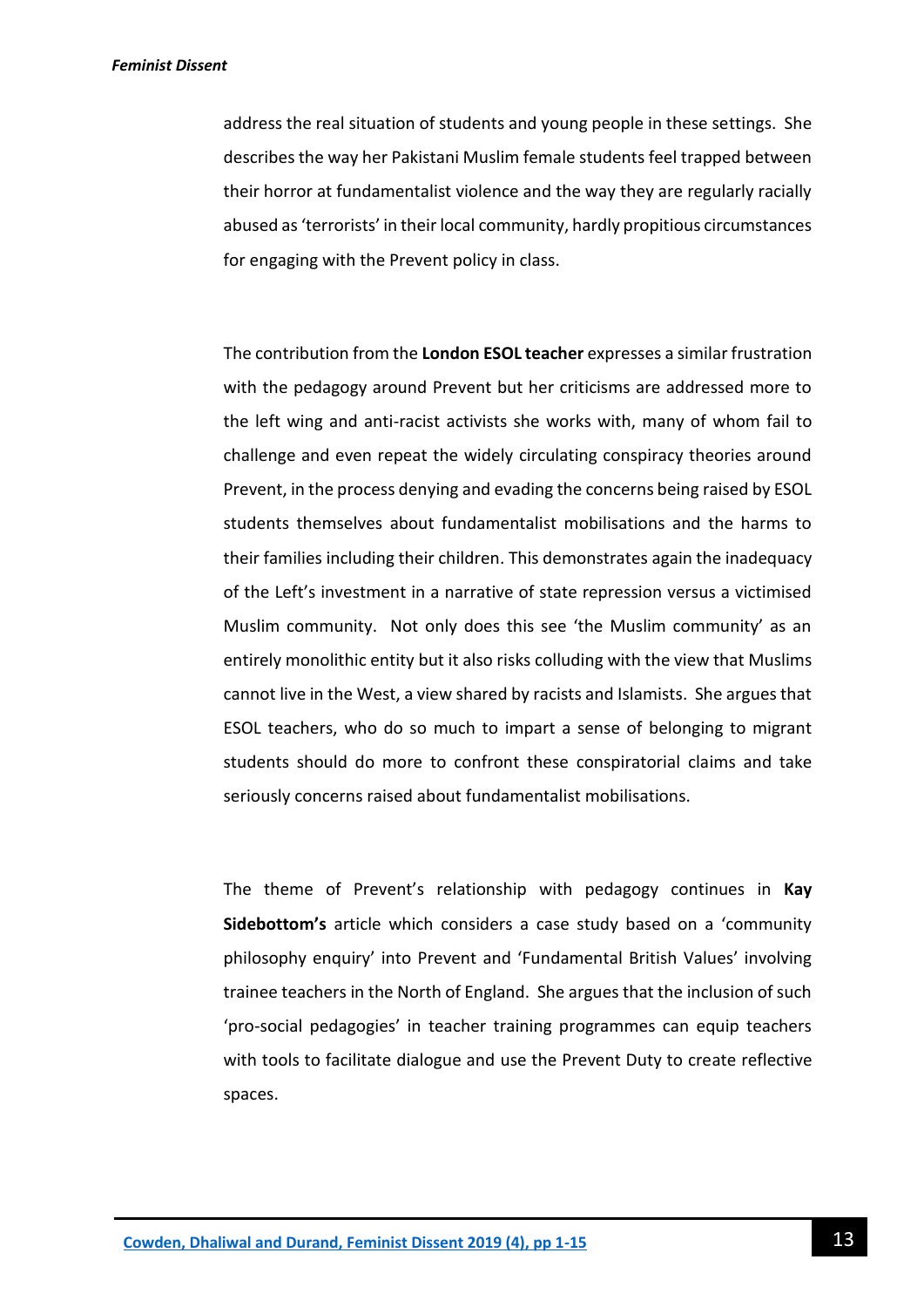We also have great pleasure in introducing our readers to the poetry of **Dean Atta** and the artwork of **Xenofon Kavvadias**. We are proud to be including three of Dean's poems in this Issue (one with an embedded performance piece) and an interview highlighting the way his poetry acts as a vehicle for discussing complex processes of belonging and layers of discrimination. Xenofon's work also has a deep affinity with the issues raised in the articles in this Special Issue because the featured art work is concerned with the limits and boundaries of acceptability when one is trying to provoke thought and debate about violent terrorism and counter-terrorism. His work is discussed in our artists feature by **Shakila Mann**.

We hope you realise on looking at this range of contributions that there is not one view of Prevent which emerges from these pages. We believe that the articles included in this Special Issue have posed different questions and offer fresh insights on what is fast becoming a tired and predictable debate.

### **References:**

BBC (2018) Prevent scheme: Extreme right-wing referrals up by 36%, *BBC News online*, 13th December. Available at: [https://www.bbc.co.uk/news/uk-](https://www.bbc.co.uk/news/uk-46556447)[46556447](https://www.bbc.co.uk/news/uk-46556447) [Accessed 18 March 2019]

Bennoune, K. (2008) Terror/Torture. *Berkeley Journal of International Law*, 26 (1), pp. 1-61.

Evans, R. (2019) Shitposting, Inspirational Terrorism, and the Christchurch Mosque Massacre*, Bellingcat,* 15th March*.* Available at: [https://www.bellingcat.com/news/rest-of-world/2019/03/15/shitposting](https://www.bellingcat.com/news/rest-of-world/2019/03/15/shitposting-inspirational-terrorism-and-the-christchurch-mosque-massacre/)[inspirational-terrorism-and-the-christchurch-mosque-massacre/](https://www.bellingcat.com/news/rest-of-world/2019/03/15/shitposting-inspirational-terrorism-and-the-christchurch-mosque-massacre/) [Accessed 18 March 2019]

Home Office (2011) *Prevent Strategy* London: HM Government.

Home Office (2006) *Countering International Terrorism: The United Kingdom's Strategy* London: HM Government.